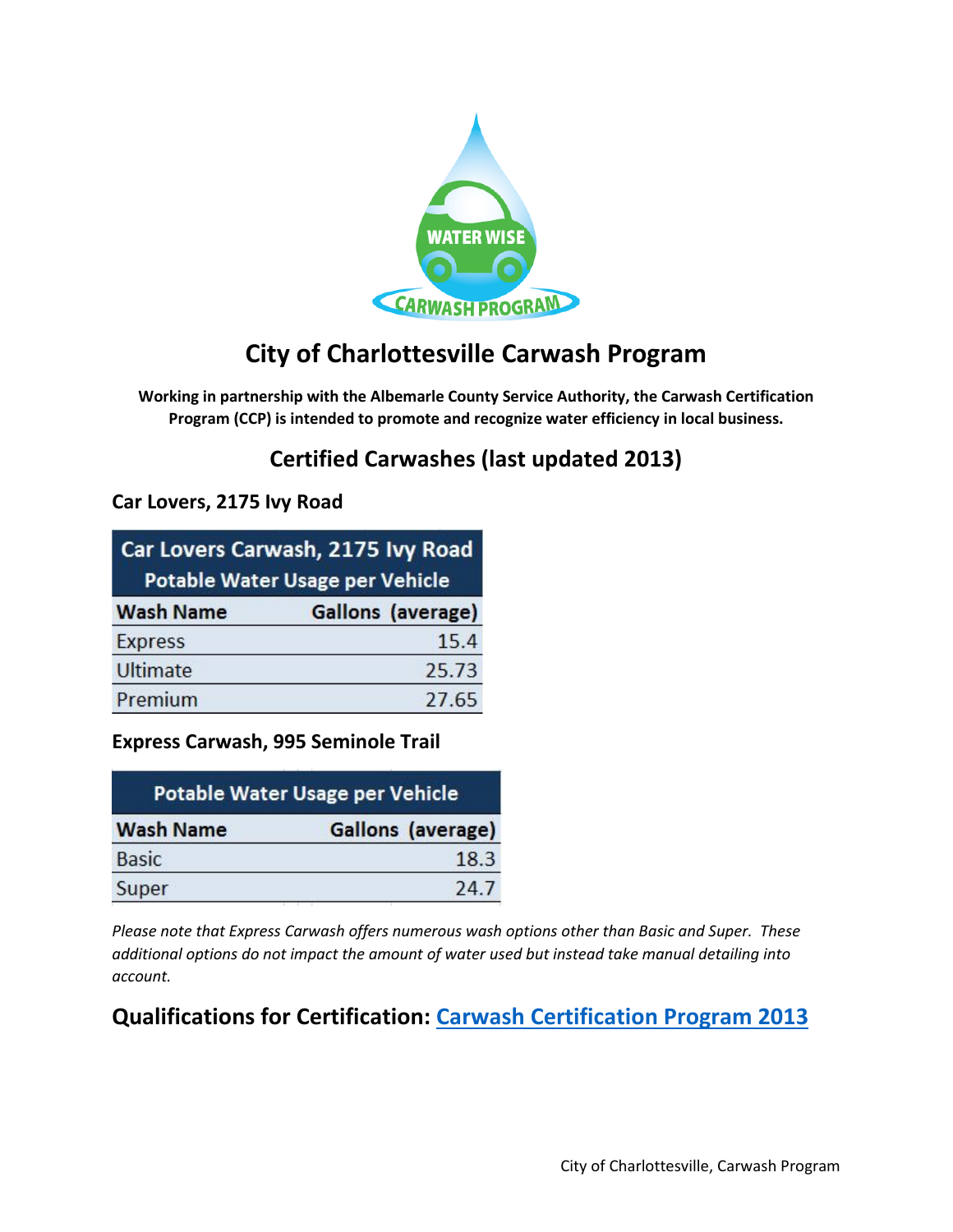## **Carwash Program FAQ's:**

#### **Why does the certification measure potable water?**

Potable water is the water that is pulled from our community water supply, treated, and distributed through the underground pipes to homes and businesses. Using this as our metric for the program allows for easy, apples to apples comparison of different businesses and wash packages.

#### **What's the most efficient type of carwash?**

Carwashes are generally placed into three different categories: self-serve, in-bay, or conveyor. All other things being equal (for instance, all the equipment is equally well maintained), a conveyor system will use the most, followed by an in-bay system. And any system that is "touchless" will generally use more water than one that uses friction (brushes touch your car). When any of these systems use a high percentage of recycled water in their wash cycle, this will improve the efficiency.

A self-serve carwash can be the most efficient. But because it is operated by individual customers, this can vary greatly. For instance, someone that keeps their wash within one cycle (no added quarters) and uses the high-pressure wand only briefly and the scrubber brush a lot, is going to use significantly less water than someone that keeps the high-pressure water going for a long time.

#### **Isn't it a waste of water to wash my car?**

Car washing is not an essential use, such as for human health and sanitation. However, as with all discretionary uses of our natural resources, we must balance the pros and cons. For most of us, our cars are a significant financial investment. Regular washing is known to protect the finish on cars, which plays a role in getting many years of useful life out of that investment. There is also the aesthetic value, which is important to many people.

#### **Should I only use a carwash that recycles water?**

Reusing water in the wash cycle is an important component of efficiency in carwashes. This is especially true for in-bay and conveyor systems. However, self-serve facilities rarely have a recycling component. This is because they are generally unmanned during business hours, and it is common for trash and engine fluids to be washed into the drain (such as from someone changing their oil in the wash bay, which, by the way, you should not be doing). The equipment necessary to sanitize such water for reuse is impractical and cost prohibitive. As pointed out earlier though, a conscientious customer at a self-serve facility could use less water than an automatic system at a full-service facility, so the amount of water reused is not a definitive measure for water conservation purposes.

#### **Can't I just wash my car at home?**

Assuming we are not under drought restrictions, there is nothing prohibiting you from washing your vehicle at home. As with the self-serve style carwash, this can be either very efficient or very wasteful, depending on the care you use during the process. To use the least amount of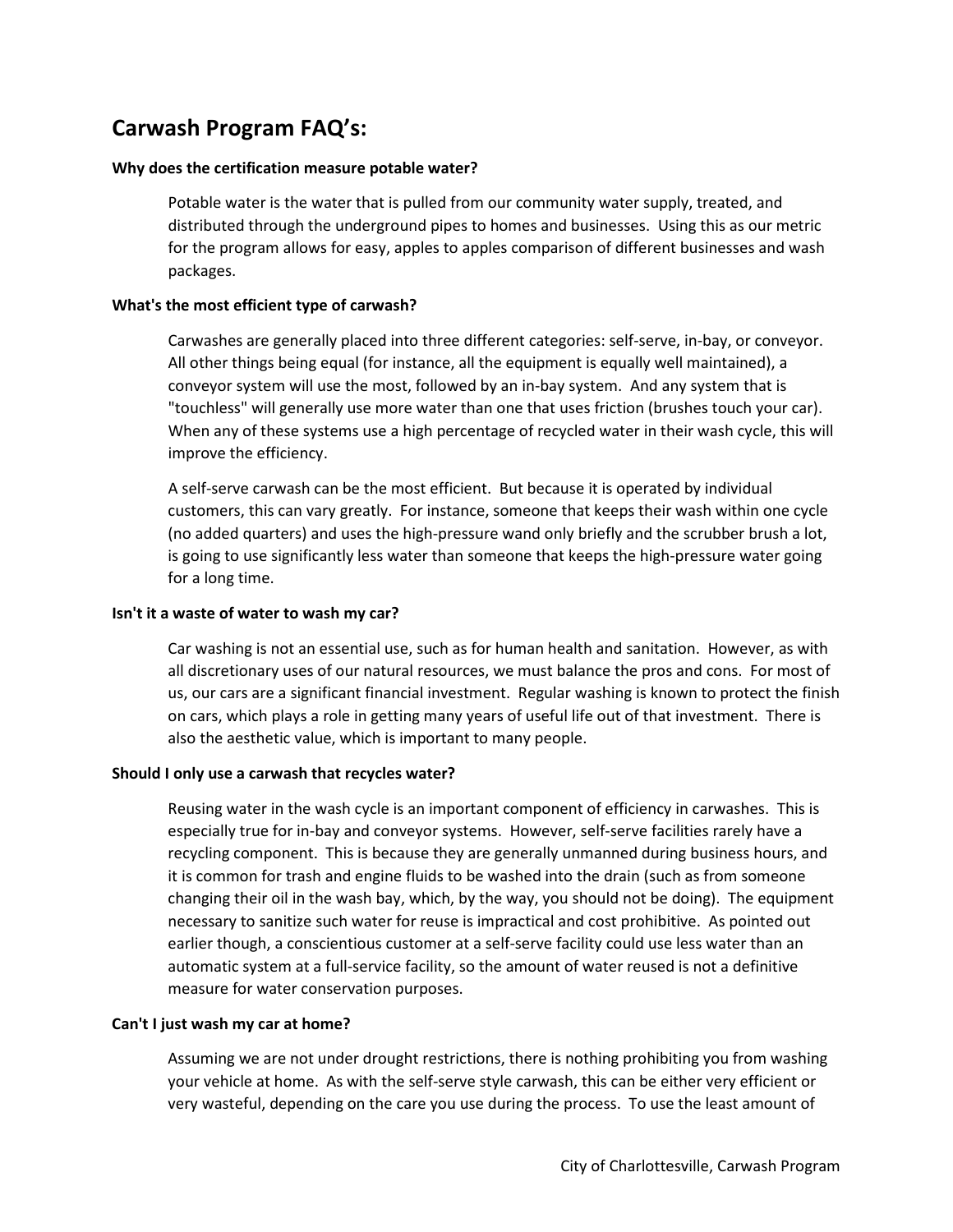water possible, make sure your hose is fitted with a shut off nozzle (meaning the water stops flowing when you let go of the trigger) and there are no leaks. Use the hose sparingly and let elbow grease and a soapy sponge do most of the work.

Commercial carwashes do have one distinct environmental advantage over the home wash, and that is pollution control. When water flows over your car, it rinses off a variety of pollutants: small amounts of tar, oil, gas and heavy metals (from brake pads). In a commercial carwash, all this water will eventually be discharged to the sanitary sewer and treated by our wastewater treatment plant. If done in your driveway, it is likely that this water will run into the storm drains, which will carry it, untreated, to local streams. This is the case when your car is washed on any impermeable surface that does not direct to a wastewater drain, including parking lots. To reduce this polluted runoff, it is suggested that you wash your car over a grassy area; the soil and plant material can offer some filtration of the dirty water.

#### **Do other carwash certifications like this exist?**

Yes, the International Carwash Association has a WaterSavers program that includes a carwash certification process. Their standards are very similar to those used in our program. [You can](https://www.carwash.org/watersavers)  [learn more but visiting their website.](https://www.carwash.org/watersavers) [San Antonio, Texas is one example of a city that has](https://www.saws.org/conservation/commercial-programs-rebates/watersaver-car-wash-program/)  [adapted this certification program for carwashes.](https://www.saws.org/conservation/commercial-programs-rebates/watersaver-car-wash-program/)

#### **\*Please refer to the explanation below for carwashes that use a reverse osmosis system.**

Many carwashes use Reverse Osmosis (RO) or "spot free" water. This is water that has been pulled from the potable system and filtered to a high degree to eliminate spots on a newly washed car. The RO water is stored onsite in tanks and used in washed depending on which wash options are chosen by the user. The total amount of RO water pulled from the potable water system for each car can be difficult to measure, for two reasons. First, the RO tank does not refill after each individual carwash. Instead, when the volume of water in the RO tank is reduced to a certain level, it automatically starts to refill, regardless of whether a car is being washed at that time. For instance, if a particular wash option used 10 gallons of RO water, this water would not pass through the meter as the car was being washed, but would be pulled from the RO tank, which had pulled it through the meter earlier in the day. Second, there is a certain amount of "reject" water that does not pass muster after the RO process. This is stored separately and used with the recycled wash water in other processes (such as the underbody rinse). The amount of rejected RO varies with each cycle.

The Carwash Certification Program uses meter reading during a wash to determine the potable water used. So how can we account for this stored potable water? That depends on the exact set up at each carwash inspected. Below we detail the methods used for each wash. Though they may be different, the bottom line is that they obtain a fair, reasonable, and repeatable representation of how much water is used when you wash your car at that facility.

**Car Lovers Carwash:** The RO system is turned off before the wash begins. All of the water would have been pulled from the RO tank is instead pulled directly from the potable water system and passes through the meter where it can be measured on a per wash basis.